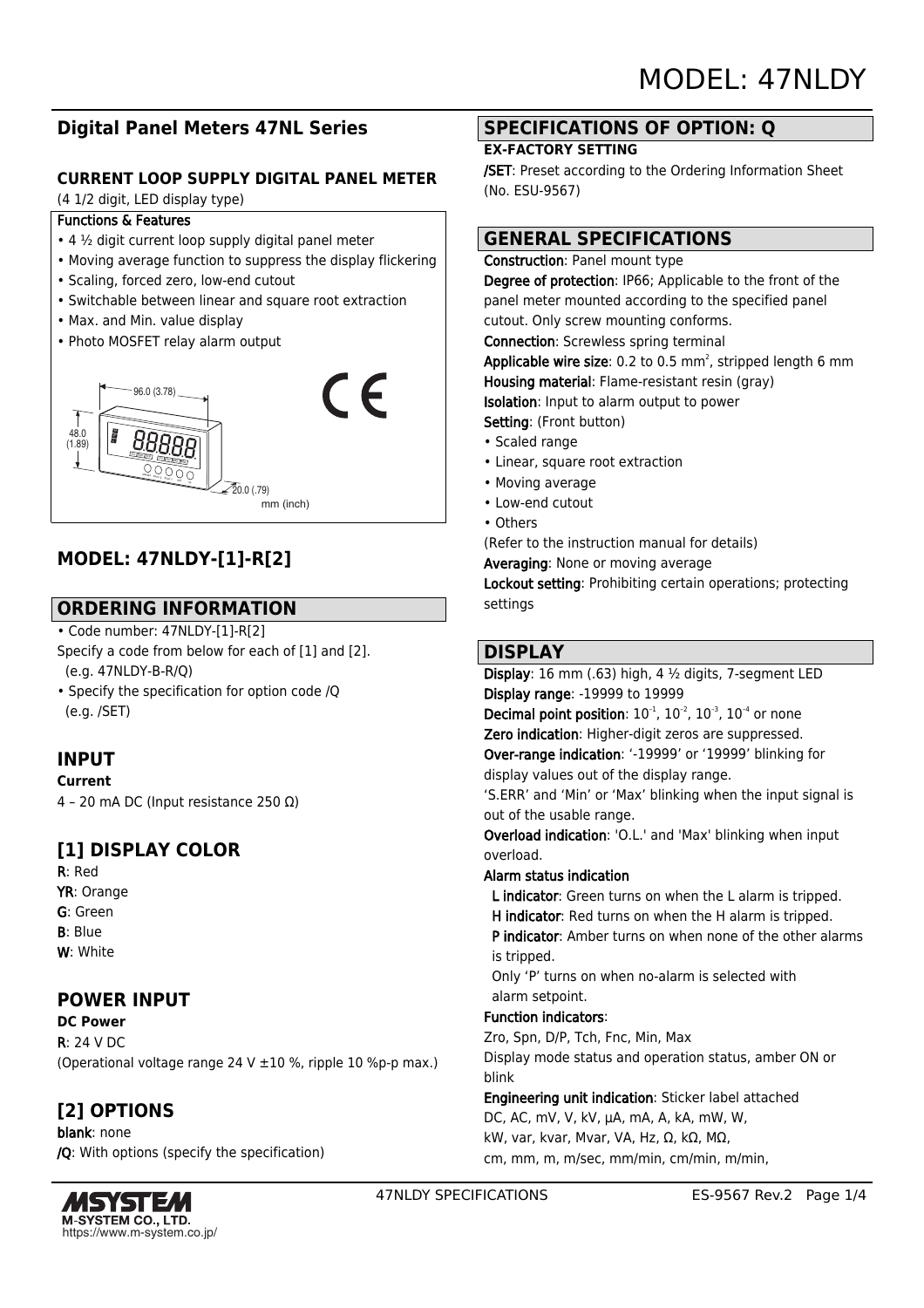# MODEL: 47NLDY

RoHS Directive

m/h, m/s $^2$ , inch,  $\ell$ ,  $\ell$ /s,  $\ell$ /min,  $\ell$ /h, m $^3$ , m $^3$ /sec, m $^3$ /min, m $^3$ /h, N $\cdot$ m, N $^2$ , N, kg, kg/h, N, kN, Pa, kPa, MPa, t, t/h, ℃, °F, %RH, J, kJ, MJ, rpm, sec, min, pH, %, ppm, etc.

### **SUPPLY OUTPUT**

(across the terminals  $1 - 2$ ) Output voltage: 24 - 28 V DC max. with no load 18 V DC min. at 20 mA no load Current rating: ≤ 22 mA DC • Shortcircuit Protection Current limited: 35 mA max. Protected time duration: No limit

#### **INPUT SPECIFICATIONS**

■ DC Current: Input resistor incorporated Usable range: 4.00 - 20.00 mA DC (Conformance range: -20 - +120 % of usable range)

## **OUTPUT SPECIFICATIONS**

■ Alarm Output: Photo MOSFET Relay Rating: 26.4 V DC @ 100 mA (resistive load) ON resistance:  $\leq 5 \Omega$ 

### **INSTALLATION**

Power consumption •DC: 2.2 W max. Operating temperature: -10 to +55°C (14 to 131°F) Operating humidity: 10 to 90 %RH (non-condensing) Mounting: Magnet or screw mounting Weight: 85 g (3.0 oz)

### **PERFORMANCE**

**Accuracy** 

Display:  $\pm 0.1$  %  $\pm$  1 digit (Input within 1 - 100 % for square root extraction) Temp. coefficient: ±0.015 %/°C (±0.008 %/°F) Response time:  $\leq 0.5$  sec. (alarm output: 0 – 100 % at 90 % setpoint) Line voltage effect:  $\pm 0.1$  % over voltage range Insulation resistance:  $\geq 100$  M $\Omega$  with 500 V DC Dielectric strength: 1500 V AC @ 1 minute (input to alarm output to power to ground)

## **STANDARDS & APPROVALS**

EU conformity: EMC Directive EMI EN 61000-6-4 EMS EN 61000-6-2

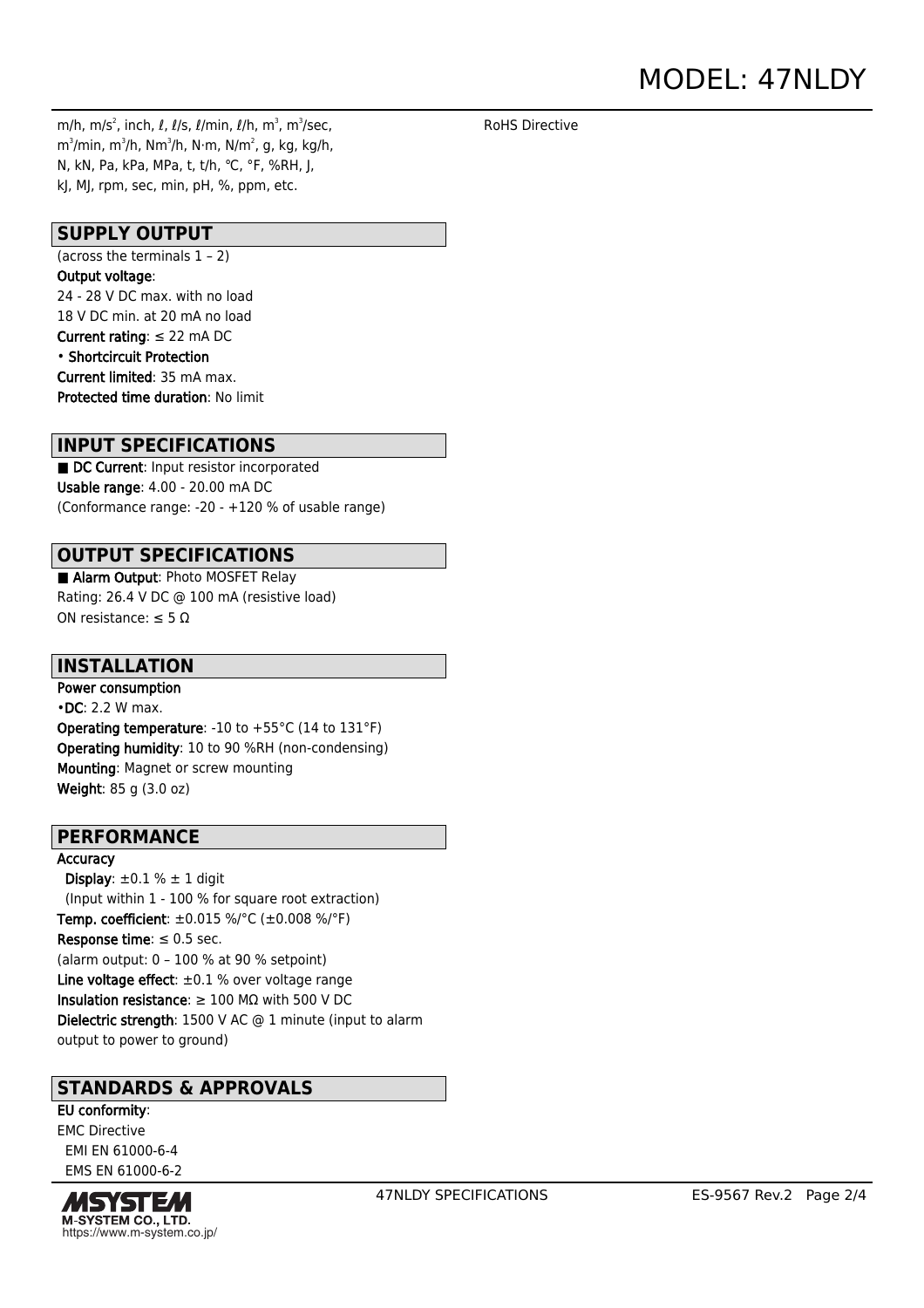## **EXTERNAL VIEW**



#### ■ **COMPONENT IDENTIFICATION**

| No. | <b>COMPONENT</b>           | <b>FUNCTION</b>                                                                                                 |
|-----|----------------------------|-----------------------------------------------------------------------------------------------------------------|
| (1) | Main display               | Indicates present values, setting values and status of the unit.                                                |
| (2) | Alarm indicators           | Indicates the comparison result between alarm setting values and present values.                                |
| (3) | <b>Function indicators</b> | Indicates the status in each setting mode.                                                                      |
| (4) | Max/Min button             | Used to switch the main display to show the present values, maximum values or minimum values.                   |
| (5) | Alarm/ $\downarrow$ button | Used to check the alarm setpoints, to move on to the alarm and other setting modes; or to shift through setting |
|     |                            | items in each setting mode.                                                                                     |
| (6) | Scale/ $\uparrow$ button   | Used to move on to the scaling and other setting modes; or to shift through setting items in each setting mode. |
| (7) | Shift button               | Used to move on to the setting standby status of each setting mode or to shift through display digits in each   |
|     |                            | setting item.                                                                                                   |
| (8) | Up button                  | Used to change setting values, to execute/cancel Forced Zero or to select setting values.                       |

Note: Refer to the operating manual for details on each function.

## **EXTERNAL DIMENSIONS & TERMINAL ASSIGNMENTS unit: mm (inch)**

#### ■ **FRONT VIEW**





■ **REAR VIEW**

4-M4 SCREW 8.0 (.31) deep





Magnet label sheet